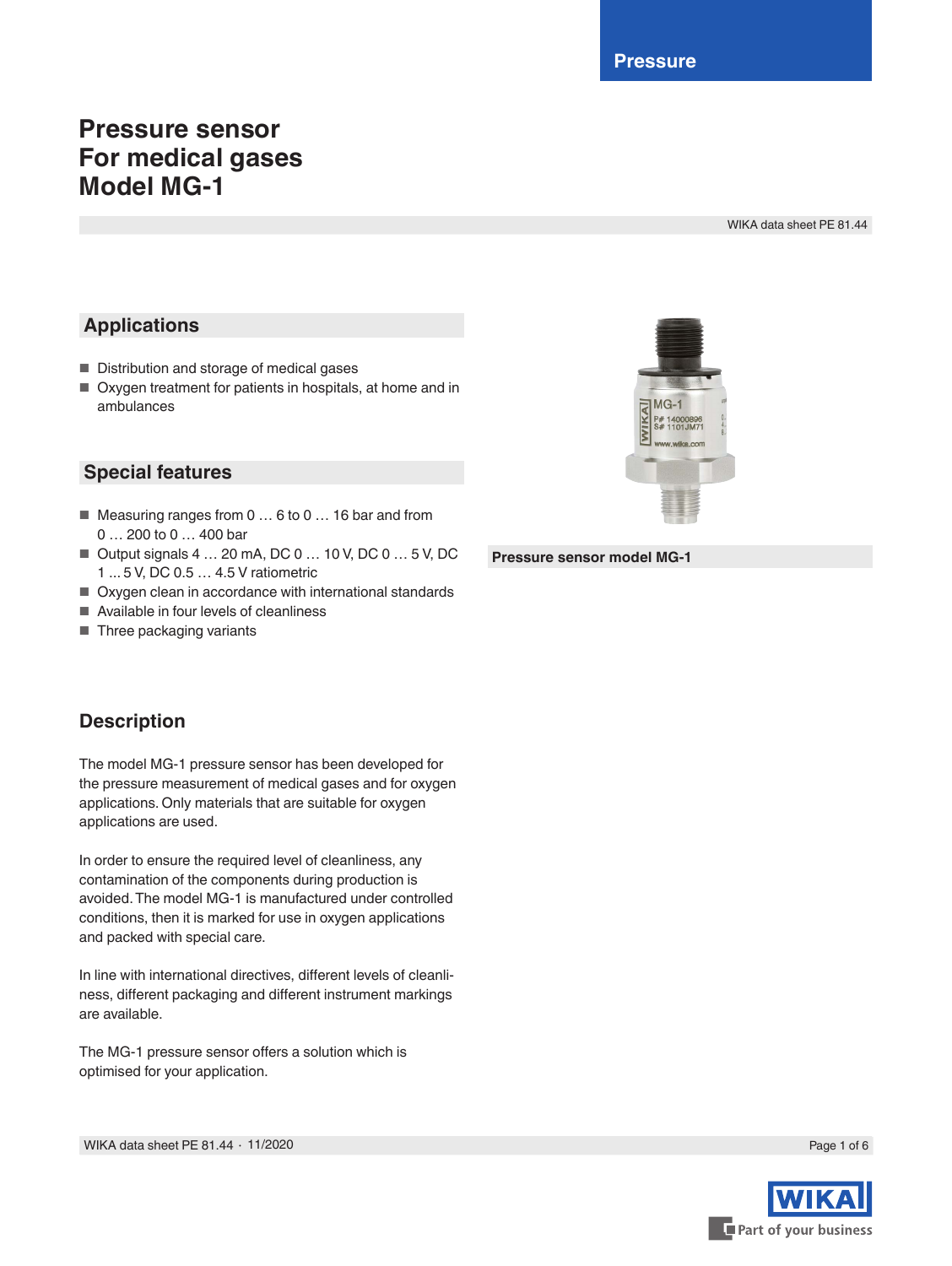### **Measuring ranges**

| Gauge pressure |                        |       |       |       |        |        |        |
|----------------|------------------------|-------|-------|-------|--------|--------|--------|
| bar            | <b>Measuring range</b> | 06    | 010   | 016   | 0200   | 0300   | 0400   |
|                | Overload safety        | 20    | 20    | 32    | 500    | 800    | 800    |
|                | <b>Burst pressure</b>  | 25    | 25    | 160   | 1.200  | 1.700  | 1.700  |
| psi            | <b>Measuring range</b> | 0100  | 0150  | 0200  | 03,000 | 04,000 | 05,000 |
|                | Overload safety        | 290   | 290   | 460   | 7.200  | 11.000 | 11.000 |
|                | Burst pressure         | 1.450 | 1.450 | 2,300 | 17,000 | 24,000 | 24,000 |

The given measuring ranges are also available in kg/cm2, MPa and kPa.

Vacuum and +/- measuring ranges are also available.

#### **Vacuum tightness**

Yes

### **Output signals**

| <b>Signal type</b>   | <b>Signal</b>                |
|----------------------|------------------------------|
| Current (2-wire)     | $420$ mA                     |
| Voltage (3-wire)     | DC 0  10 V<br>DC05V<br>DC15V |
| Ratiometric (3-wire) | DC 0.5  4.5 V                |

Depending on the signal the following loads apply:

| <b>Signal</b>                                                    | Load in $\Omega$                    |
|------------------------------------------------------------------|-------------------------------------|
| 420mA                                                            | $\le$ (power supply - 8 V) / 0.02 A |
| $DC0$ 10 V<br>$DC_05V$<br>DC 1  5 V<br>DC 0.5  4.5 V ratiometric | $>$ max. signal $/$ 1 mA            |

### **Voltage supply**

The permissible power supply depends on the corresponding output signal.

| <b>Output signal</b>      | <b>Power supply</b> |
|---------------------------|---------------------|
| $420 \text{ mA}$          | DC 8  30 V          |
| $DC_010V$                 | DC 14 30 V          |
| $DC_05V$                  | DC 8  30 V          |
| DC 1  5 V                 | DC 8  30 V          |
| DC 0.5  4.5 V ratiometric | $DC 5 + 0.5 V$      |

#### **Total current consumption**

maximum 10 mA (except for 2-wire signals)

### **Accuracy**

#### **Accuracy at reference conditions** ≤ ±2 % of span

Including non-linearity, hysteresis, zero offset and end value deviation (corresponds to measured error per IEC 61298-2).

Calibrated in vertical mounting position with process connection facing downwards.

#### **Non-linearity**

≤ ±0.5 % of span BFSL (per IEC 61298-2)

### **Temperature error**

≤ ±2.0 % of span

# **Long-term drift (per IEC 61298-2)**

≤ 0.3 % of span/year

#### **Settling time**

≤ 2 ms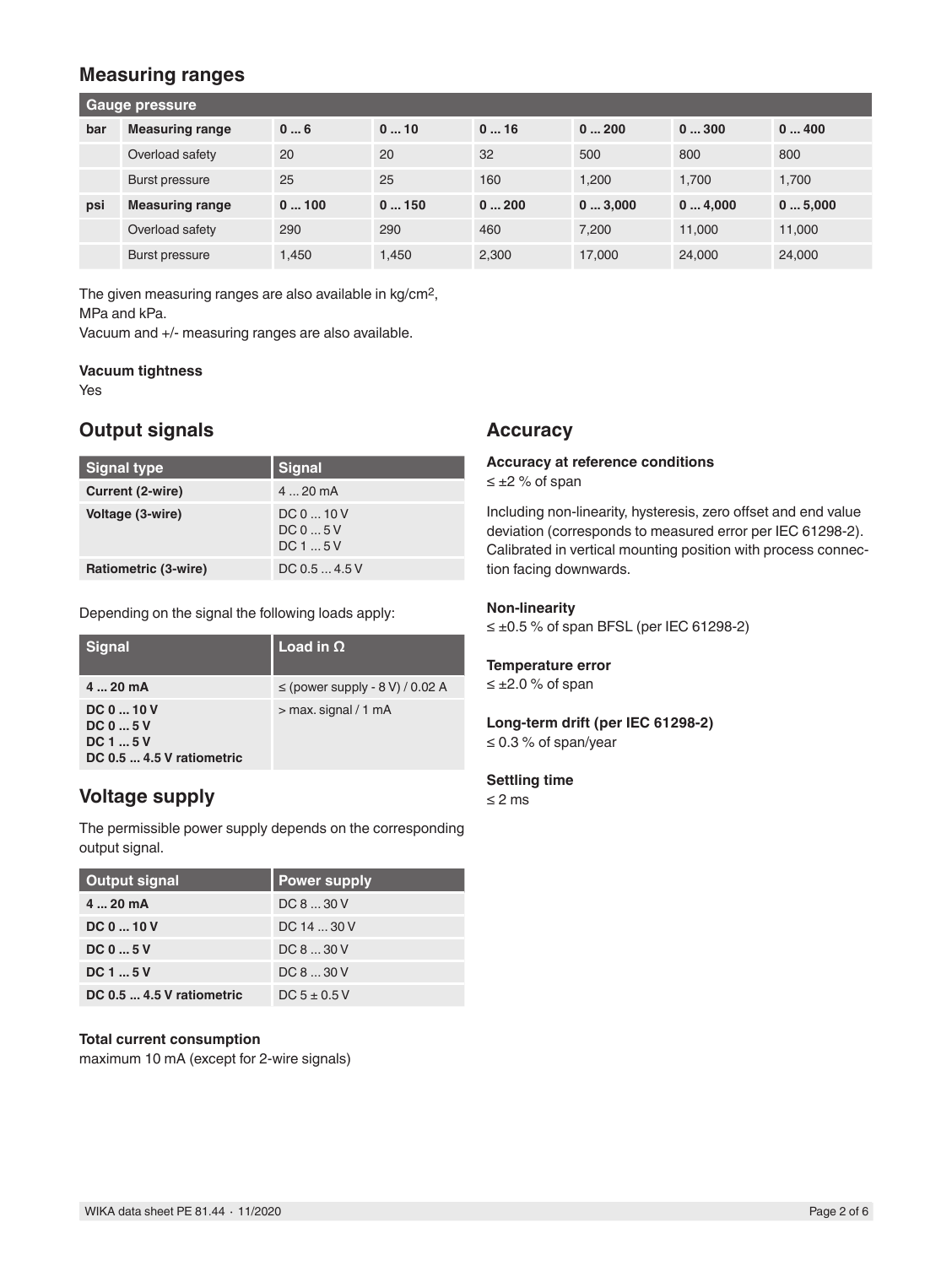# **Operating conditions**

**Ingress protection (per IEC 60529)** IP67

The stated ingress protection only applies when plugged in using a mating connector that has the appropriate ingress protection.

### **Vibration resistance**

20 g (20 ... 2,000 Hz, 2 h) per IEC 60068-2-6 (vibration under resonance)

#### **Shock resistance**

40 g (6 ms) per IEC 60068-2-27 (mechanical shock)

#### **Temperatures**

| Permissible temperature ranges |                |                |  |  |
|--------------------------------|----------------|----------------|--|--|
| Rated temperature range        | $-20+70$ °C    | $-4+158$ °F    |  |  |
| <b>Ambient</b>                 | $-20+70$ °C    | $-4$ $+158$ °F |  |  |
| <b>Medium</b>                  | $-20 - +70$ °C | $-4$ $+158$ °F |  |  |
| <b>Storage</b>                 | $-25+80 °C$    | $-13+176$ °F   |  |  |

## **Reference conditions (per IEC 61298-1)**

# **Temperature**

15 ... 25 °C

#### **Atmospheric pressure**

860 … 1,060 mbar (665 ... 800 mmHg)

#### **Air humidity**

45 ... 75 % relative, non-condensing

#### **Power supply**

- DC 24 V
- DC 5 V with ratiometric output

#### **Mounting position**

as required

### **Process connections**

| <b>Standard</b>          | <b>Thread size</b>                                      |
|--------------------------|---------------------------------------------------------|
| <b>EN 837</b>            | $G\frac{1}{8}B$<br>$G\mathrel{\mathrel{\mathcal{H}}} B$ |
| <b>DIN 3852-E</b>        | $G$ 1/4 A <sup>1</sup>                                  |
| <b>ANSI/ASME B1.20.1</b> | $\frac{1}{8}$ NPT<br>$\frac{1}{4}$ NPT                  |
| <b>ISO 7</b>             | $R\frac{1}{4}$                                          |
| <b>KS</b>                | $\frac{1}{4}$ PT                                        |
| <b>SAE</b>               | 7/16-20 UNF-2A, O-ring BOSS $1$ )                       |

1) Sealing ring from FKM

## **Electrical connections**

### **Short-circuit resistance**

 $S_{+}$  vs. 0V

**Reverse polarity protection** U<sub>B</sub> vs. 0V

**Insulation voltage** DC 500 V

#### **Connection diagrams**

| <b>Circular connector M12 x 1</b> |                  |        |        |  |  |
|-----------------------------------|------------------|--------|--------|--|--|
|                                   |                  | 2-wire | 3-wire |  |  |
|                                   | $U_{\mathbf{B}}$ |        |        |  |  |
|                                   | 0V               | 3      | 3      |  |  |
|                                   | s.               |        |        |  |  |

### **Cable outlet, unshielded**

|                | 2-wire                   | 3-wire |
|----------------|--------------------------|--------|
| $U_B$          | brown                    | brown  |
| 0V             | green                    | green  |
| $\mathsf{s}_*$ | $\overline{\phantom{a}}$ | white  |

Wire cross-section 3 x 0.14 mm<sup>2</sup> Cable diameter 3.2 mm Cable length 2 m

| Cable outlet, shielded |                |        |        |  |  |
|------------------------|----------------|--------|--------|--|--|
|                        |                | 2-wire | 3-wire |  |  |
|                        | U <sub>B</sub> | brown  | brown  |  |  |
|                        | 0V             | blue   | blue   |  |  |
|                        | $S_{+}$        | -      | black  |  |  |

Wire cross-section 3 x 0.14 mm<sup>2</sup> Cable diameter 4.3 mm Cable length 2 m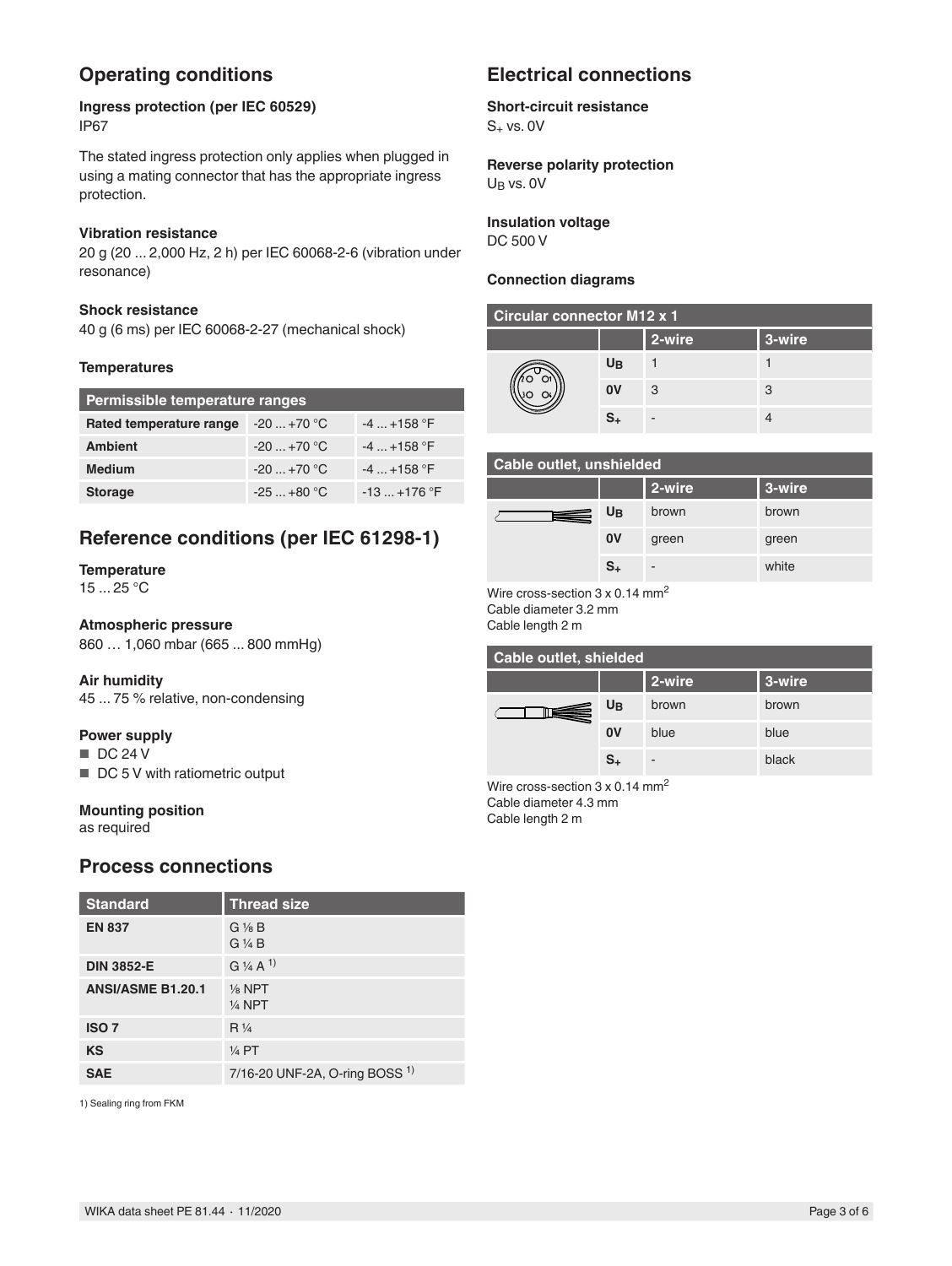# **Cleanliness specifications**

| <b>Level of cleanliness</b>     | Measuring range < 30 bar/435 psi                         | Measuring range > 30 bar/435 psi                         |
|---------------------------------|----------------------------------------------------------|----------------------------------------------------------|
| <b>Breathing gas</b>            | Oil and grease free                                      | Oil and grease free                                      |
| Residual hydrocarbons           | $<$ 1,000 mg/m <sup>2</sup>                              | $<$ 1,000 mg/m <sup>2</sup>                              |
| <b>Medical standard</b>         | per ISO 15001                                            | per ISO 15001                                            |
| Residual hydrocarbons           | $< 550$ mg/m <sup>2</sup>                                | $<$ 220 mg/m <sup>2</sup>                                |
| <b>Particle size</b>            | not applicable                                           | on request                                               |
| Industrial standard             | Oil and grease free for oxygen per ASTM G93<br>level D/E | Oil and grease free for oxygen per ASTM G93<br>level D/E |
| Residual hydrocarbons           | $< 550$ mg/m <sup>2</sup>                                | $< 220$ mg/m <sup>2</sup>                                |
| <b>High industrial standard</b> | Oil and grease free for oxygen per ASTM G93 level C      | Oil and grease free for oxygen per ASTM G93 level C      |
| Residual hydrocarbons           | $< 66$ mg/m <sup>2</sup>                                 | $< 66$ mg/m <sup>2</sup>                                 |

# **Packaging**

For the individual levels of cleanliness of the model MG-1 the following types of packaging are available.

| Level of cleanliness            | Type of packaging                                                                         |  |  |  |
|---------------------------------|-------------------------------------------------------------------------------------------|--|--|--|
| <b>Breathing gas</b>            | Protection cap on the process connection                                                  |  |  |  |
| <b>Medical standard</b>         | Standard: Protection cap on the process connection, instrument sealed in a plastic bag    |  |  |  |
| Industrial standard             | • Option: Protection cap on the process connection, instrument sealed in two plastic bags |  |  |  |
| <b>High industrial standard</b> |                                                                                           |  |  |  |

## **Materials**

### **Wetted parts**

- Process connection from stainless steel 316L and 13-8 PH
- Sealing ring from FKM (if available)

### **Non-wetted parts**

- Case from stainless steel 316L
- Electrical connection from highly resistant, glass-fibre reinforced plastic PBT GF 30

# **Dimensions in mm**

### **Pressure sensor**

with M12 x 1 circular connector with Cable outlet



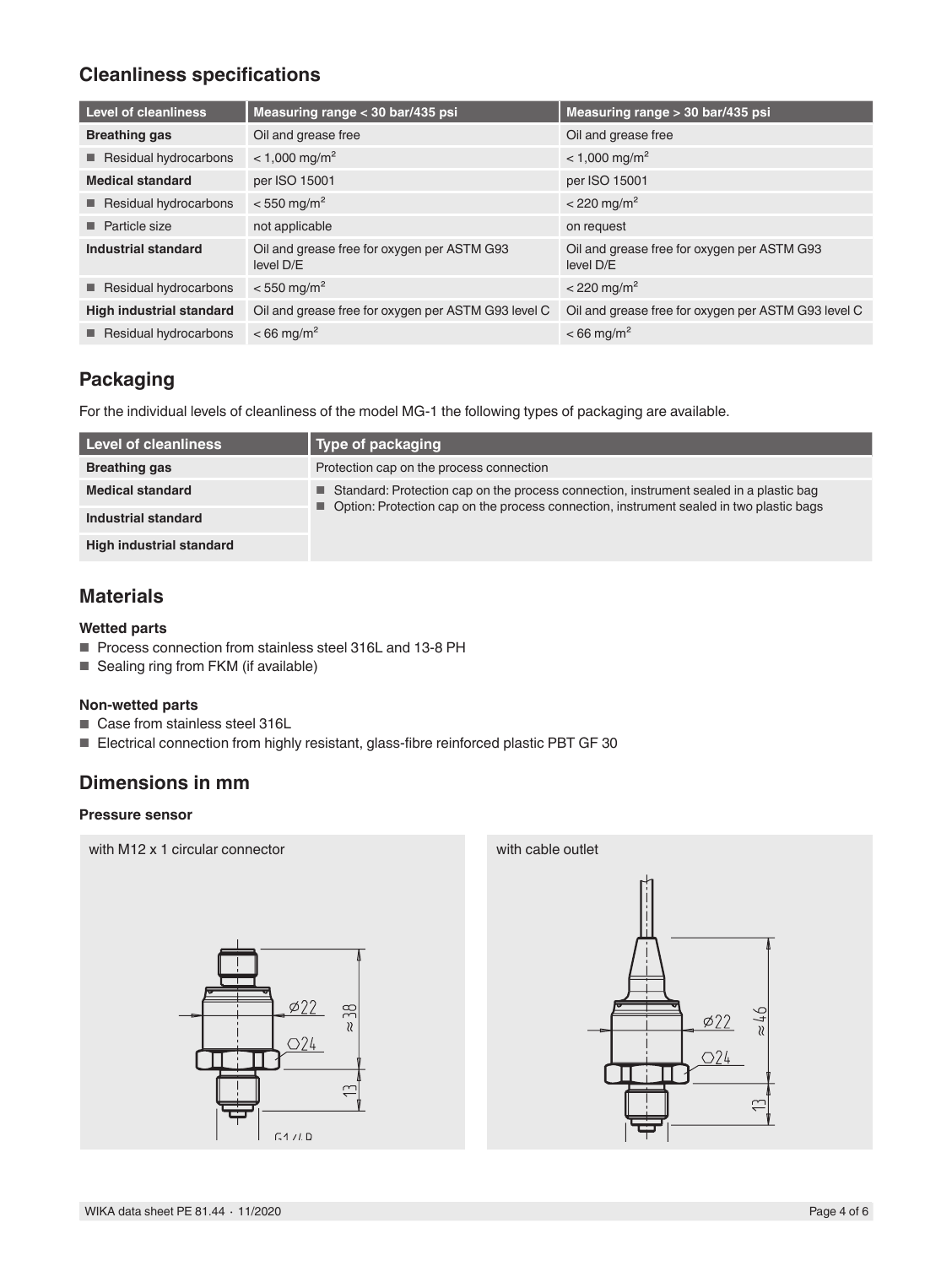# **Approvals**

| Logo                     | <b>Description</b>                                                                                                                                                                      | <b>Country</b>              |
|--------------------------|-----------------------------------------------------------------------------------------------------------------------------------------------------------------------------------------|-----------------------------|
| $\epsilon$               | <b>EU declaration of conformity</b><br>■ EMC directive, EN 61326 emission (group 1, class B) and immunity (industrial<br>application)<br>Pressure equipment directive<br>RoHS directive | European Union              |
| EAC                      | <b>EAC</b><br><b>EMC</b> directive                                                                                                                                                      | Eurasian Economic Community |
| $\left( \bullet \right)$ | <b>GOST</b><br>Metrology, measurement technology                                                                                                                                        | Russia                      |
| ၆                        | <b>KazinMetr</b><br>Metrology, measurement technology                                                                                                                                   | Kazakhstan                  |
|                          | <b>MTSCHS</b><br>Permission for commissioning                                                                                                                                           | Kazakhstan                  |
|                          | <b>Uzstandard</b><br>Metrology, measurement technology                                                                                                                                  | Uzbekistan                  |
|                          | <b>CRN</b><br>Safety (e.g. electr. safety, overpressure, )                                                                                                                              | Canada                      |